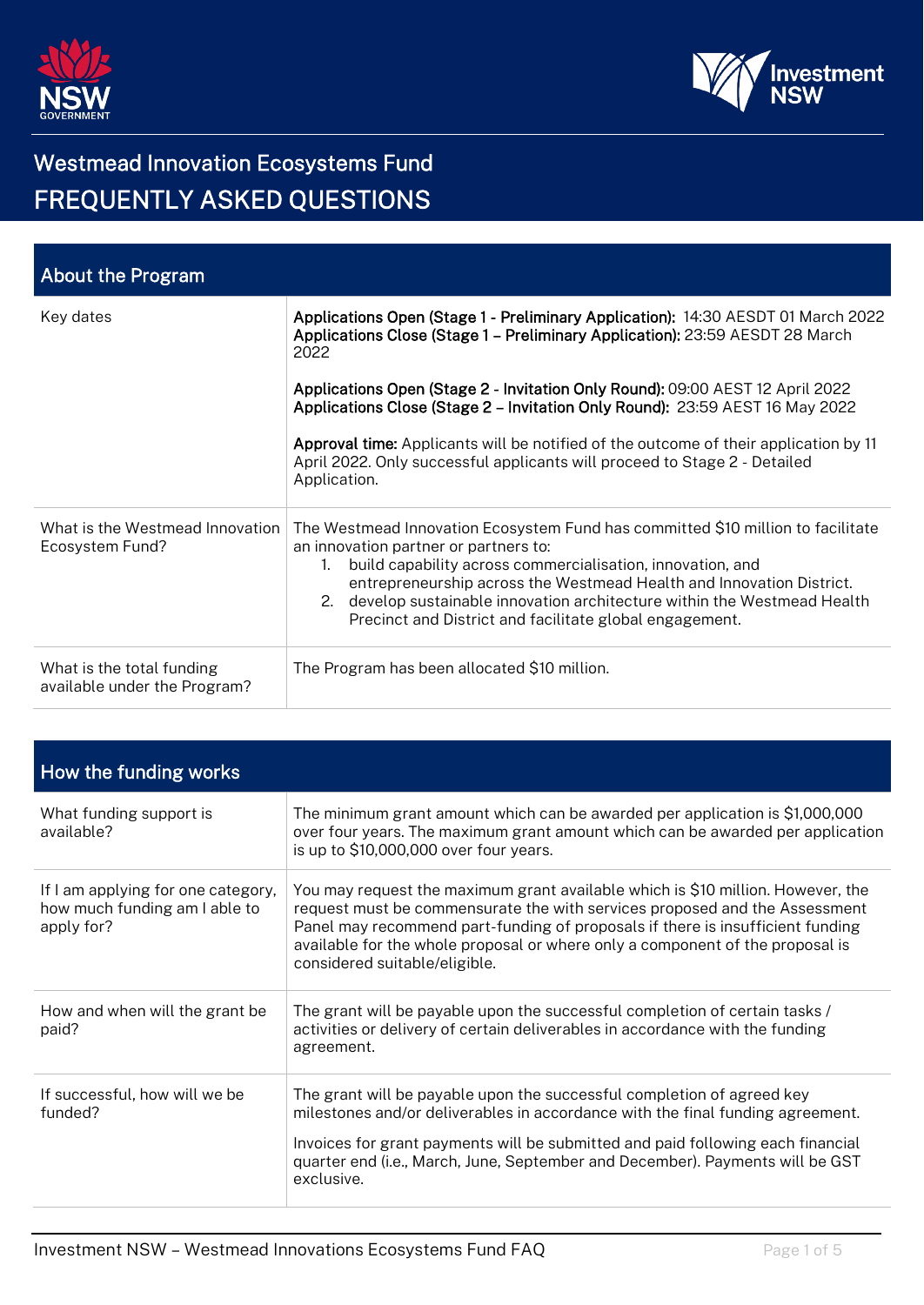



| In what timeframe will we be<br>expected to deliver our services? | The Program is targeted to commence in August 2022.<br>You are required to propose a timeline for establishing the Program in your<br>application. The full Program must be run and delivered within a maximum of 4<br>years. |
|-------------------------------------------------------------------|-------------------------------------------------------------------------------------------------------------------------------------------------------------------------------------------------------------------------------|
|-------------------------------------------------------------------|-------------------------------------------------------------------------------------------------------------------------------------------------------------------------------------------------------------------------------|

| Who can apply                                         |                                                                                                                                                                                                                                                                                                                                                                                                                          |
|-------------------------------------------------------|--------------------------------------------------------------------------------------------------------------------------------------------------------------------------------------------------------------------------------------------------------------------------------------------------------------------------------------------------------------------------------------------------------------------------|
| Who can apply for funding?                            | To be eligible to apply, you must:                                                                                                                                                                                                                                                                                                                                                                                       |
|                                                       | have an Australian Business Number (ABN)<br>$\bullet$<br>be registered for GST<br>$\bullet$<br>have an account with an Australian financial institution<br>$\bullet$<br>be a company incorporated under the Corporations Act 2001 (Cth)<br>$\bullet$<br>(including a company limited by guarantee)<br>a not-for-profit organisation<br>government corporate entity<br>$\bullet$<br>business based overseas*<br>$\bullet$ |
|                                                       | You must also be able to:<br>demonstrate the management experience, skills, and capacity to deliver<br>$\bullet$<br>the proposed services or project; and<br>be financially viable and able to demonstrate that you are likely to remain<br>$\bullet$<br>so over the duration of the project.                                                                                                                            |
| Who is ineligible?                                    | You are not eligible to apply if you are:<br>insolvent<br>$\bullet$<br>an individual<br>$\bullet$<br>partnership<br>$\bullet$<br>unincorporated association<br>$\bullet$<br>a Commonwealth, state, territory or local government agency or body<br>$\bullet$<br>excluding government corporate entities.                                                                                                                 |
|                                                       | Investment NSW, at its sole discretion, may take other factors into account that<br>may make a business ineligible for funding such as any person or business activity<br>that could cause reputational or other risk to the NSW Government.                                                                                                                                                                             |
| Can a consultant / third party<br>apply on my behalf? | Yes. In the application, please list the contact details for the organisation's<br>primary contact, plus details for any additional contacts such as a consultant, who<br>is applying on your behalf.                                                                                                                                                                                                                    |
| *Can I apply if I am a business<br>based overseas?    | The Program will accept applications from businesses which are based overseas.<br>If you are incorporated outside Australia but are able to meet all the other criteria<br>of the Program's Guidelines, we will accept evidence from your Chief Executive<br>Officer (CEO) or equivalent, that you will be an eligible entity type to enter into a<br>funding agreement if you are successful.                           |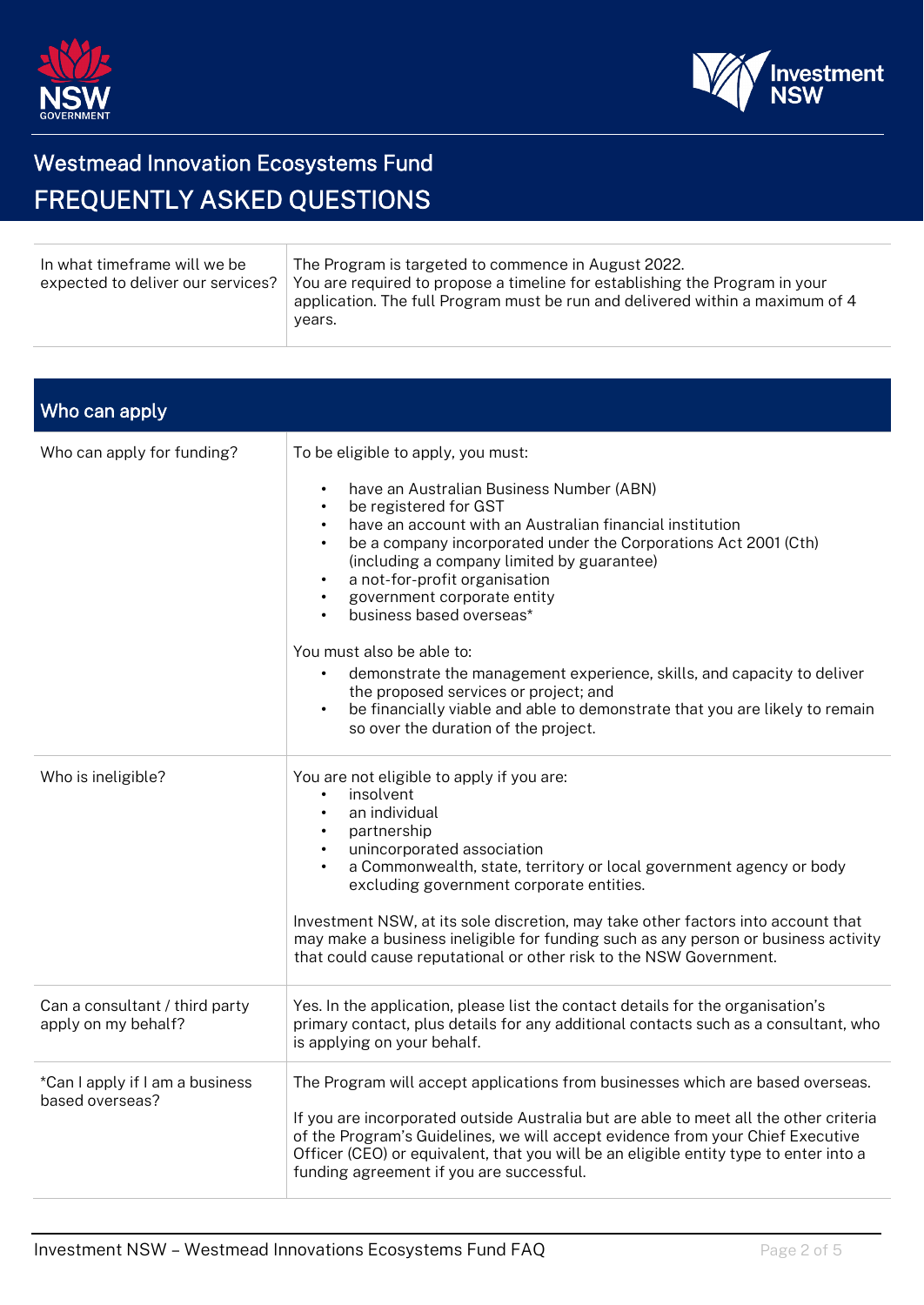



|                                                                                                                | For Investment NSW to consider your application you must be able to<br>demonstrate that you will be a company incorporated under the Corporations Act<br>2001 (Cth) and satisfy the GST, ABN and Australian bank account criteria before<br>entering into any funding agreement.                                    |
|----------------------------------------------------------------------------------------------------------------|---------------------------------------------------------------------------------------------------------------------------------------------------------------------------------------------------------------------------------------------------------------------------------------------------------------------|
| Can we submit a joint application<br>with one or more partners?                                                | We recognise you may want to partner with another organisation to deliver the<br>Program.                                                                                                                                                                                                                           |
|                                                                                                                | In these circumstances, you must appoint a 'lead organisation'. Only the lead<br>organisation can submit the application form and enter into a funding agreement<br>with Investment NSW.                                                                                                                            |
|                                                                                                                | If you are submitting a joint application, you must provide a letter of support for<br>the project from the CEO or equivalent of each project partner. You must have a<br>formal arrangement in place with all parties prior to execution of the funding<br>agreement. There is no limit to the number of partners. |
| What information should I<br>include in my pitch deck or<br>proposal?                                          | The pitch deck or proposal is supporting information and will provide you an<br>opportunity to showcase your organisation's proposal, service offering, vision for<br>the Precinct and District and commitment to deliver as an Innovation Partner.                                                                 |
| My proposal includes initiatives<br>that are not outlined in the<br>guidelines - Can I still be<br>considered? | Yes, your application will be considered. The examples outlined in the Guidelines<br>are intended as a guide for the type of services you may choose to deliver. The<br>Program seeks to identify innovative proposals to help grow commercialisation<br>outcomes at the District.                                  |
|                                                                                                                | In your response, you may outline how your initiatives will help deliver on the two<br>key outcomes for the Program:                                                                                                                                                                                                |
|                                                                                                                | build capability across commercialisation, innovation, and<br>$1_{\cdot}$<br>entrepreneurship across the Westmead Health and Innovation District.<br>develop sustainable innovation architecture within the Westmead Health<br>2.<br>Precinct and District and facilitate global engagement.                        |
| What locations are available to<br>establish operations for the<br>Program?                                    | The Program is seeking an Innovation Partner to deliver services across the<br>Westmead Health & Innovation District, which includes the core Westmead Health<br>Precinct (an image of this is available in the Program Guidelines).                                                                                |
|                                                                                                                | Innovation Partners must submit applications that target either the Precinct or<br>broader District.                                                                                                                                                                                                                |
|                                                                                                                | If your application considers delivering services in scope under the category<br>'Incubator and/or accelerator programs' you are required to detail in your<br>application your preferred premises within the District.                                                                                             |
|                                                                                                                | For assistance in identifying locations, please contact us at<br>investment.nsw.gov.au/contact-us or 02 4908 4800 to discuss this further.                                                                                                                                                                          |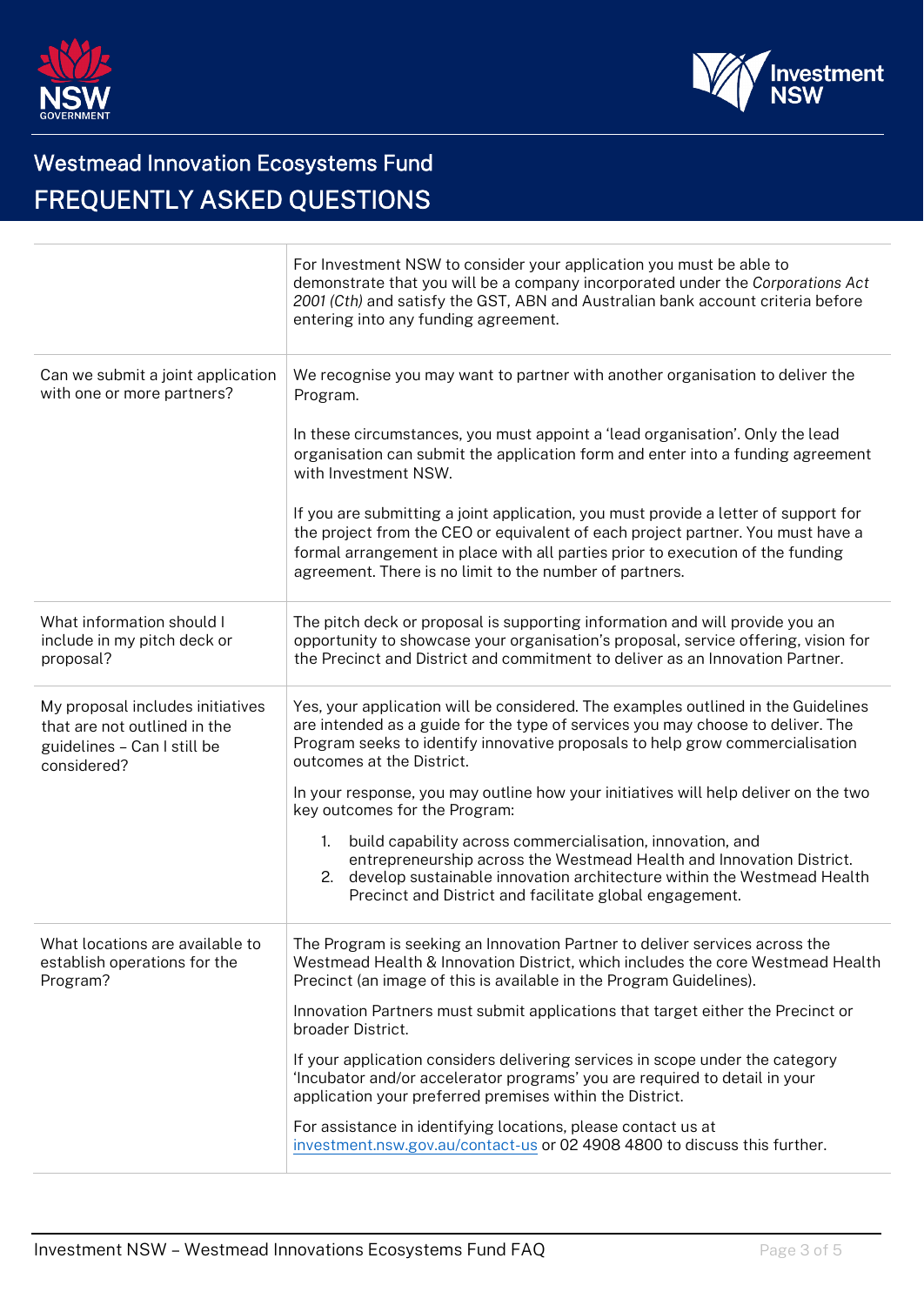



| Can we be based outside of the<br><b>Precinct or District?</b> | You may be based outside of the Precinct or District. However, your proposal must<br>address your vision and how you will work with the Precinct or District partners,<br>clinicians, researchers and local innovation ecosystem.<br>If you are applying for the category 'Incubator and/or accelerator programs', you<br>are strongly encouraged to explore options within the Westmead Health and<br>Innovation District.                                                                            |
|----------------------------------------------------------------|--------------------------------------------------------------------------------------------------------------------------------------------------------------------------------------------------------------------------------------------------------------------------------------------------------------------------------------------------------------------------------------------------------------------------------------------------------------------------------------------------------|
| When will I be informed of the<br>outcome of my application?   | The assessment of applications will be led by Investment NSW. Your application<br>will be considered through a two-stage process.<br>Preliminary applications close 23:59 AESDT, 28 March 2022.<br>Only eligible applications will progress to the next stage. We consider<br>applications through an open competitive grant process.<br>Applicants will be notified of their preliminary assessment outcome by 11 April<br>2022. Only successful applicants will proceed to the Detailed Application. |

| How to apply                                                                                           |                                                                                                                                                                                                                                                                                                                                                                                                                                                                                                                                                                                                                                                                                                                                                                                                                                                                       |
|--------------------------------------------------------------------------------------------------------|-----------------------------------------------------------------------------------------------------------------------------------------------------------------------------------------------------------------------------------------------------------------------------------------------------------------------------------------------------------------------------------------------------------------------------------------------------------------------------------------------------------------------------------------------------------------------------------------------------------------------------------------------------------------------------------------------------------------------------------------------------------------------------------------------------------------------------------------------------------------------|
| How do I apply?                                                                                        | You can only apply via the Smarty Grants link.                                                                                                                                                                                                                                                                                                                                                                                                                                                                                                                                                                                                                                                                                                                                                                                                                        |
| I have forgotten my password<br>for SmartyGrants / I am having<br>technical issues in<br>SmartyGrants. | If you have forgotten your password, just select "Forgotten your password?" in<br>the login page and follow prompts to create a new password.<br>If a technical error occurs, staff at SmartyGrants are available to help you. Their<br>contact are details below, and ensure you quote your application number.<br>Phone: +61 3 9320 6888 (Australia), +64 4 889 3068 (New Zealand)<br>Email: service@smartygrants.com.au                                                                                                                                                                                                                                                                                                                                                                                                                                            |
| What documents do I need to<br>include in my application?                                              | You will need to include the following documents for the Preliminary Application:<br>maximum six A4 page pitch deck or proposal,<br>evidence of financial viability such as financial statements for the last<br>$\bullet$<br>three consecutive years or evidence of financial viability if statements are<br>not available,<br>evidence of management experience, skills, and capacity to deliver the<br>$\bullet$<br>proposed services or project; and<br>if applicable, evidence of support from your CEO or equivalent.<br>You will need to include the following documents for the Detailed Application:<br>a business plan including your proposal (maximum thirty A4 pages),<br>$\bullet$<br>a four-year budget forecast,<br>$\bullet$<br>a risk management plan,<br>$\bullet$<br>evidence of last three years' annual reports, if available; and<br>$\bullet$ |